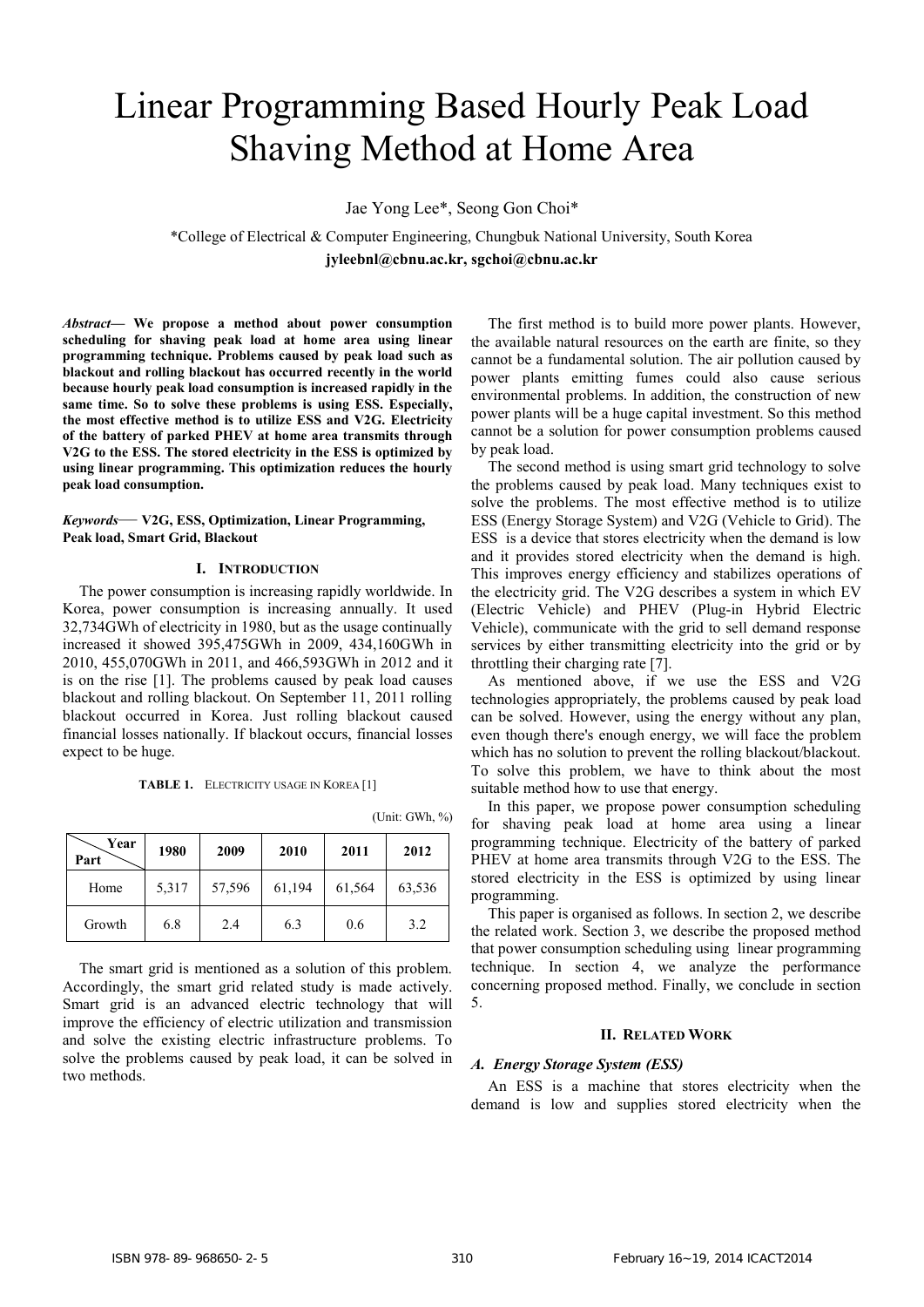demand is high. This improves stabilizes operations and energy efficiency of the electricity grid. In smart grid, where energy efficiency and reliable power supplies are important, an ESS is an essential machine, and the demand for these devices is increasing.

ESS applications are classified according to the energy capacity, power, usage time, and etc.

|                   | <b>Energy Storage</b> |                  | <b>Energy Storage</b>   |                           |  |  |
|-------------------|-----------------------|------------------|-------------------------|---------------------------|--|--|
|                   | Peak Shifting         | Load<br>Leveling | Community<br><b>ESS</b> | Residential<br><b>ESS</b> |  |  |
| Power             | $MW+$                 | $MW++$           | $10 \sim 25 \text{ kW}$ | $3 \sim 10 \text{ kW}$    |  |  |
| Discharge<br>time | $1\sim2$ hrs          | $4\sim$ 7 hrs    | $1 \sim 3$ hrs          | $1\sim3$ hrs              |  |  |

**TABLE 2.** ESS APPLICATIONS

## *B. Vehicle to Grid (V2G)*

V2G concept is that electric vehicles supply power to the grid while parked. Battery electric vehicles can charge during low times and discharge when electricity is needed.

Each electric vehicle must have three required elements : one of three is a connection to the grid for electrical energy flow, other one is logical or control connection necessary for communication with the grid operator, and the last is controls and metering on-board the vehicle. These elements vary somewhat with the business model [9].

## *C. Electric Vehicle*

Electric vehicles are classified that only motor operated EV, engine and motor cooperated HEV, and PHEV. Generally, HEV is an early model of electricity vehicle on the existing internal combustion engine combined with electric motor. So HEV emits exhaust gas less than general vehicle. PHEV is similar to HEV, but PHEV is possible to external charge. PHEV is designed with relatively large capacity battery packs. Finally, EV is operated only motor, so exhaust gas is nothing and also vehicle noise is nothing [3].

#### **III.PROPOSED METHOD**

## *A. PHEV*

This paper is selecting PHEV among electric vehicles, because PHEV can charge through the plug like general appliance. So the battery of PHEV can charge from grid, and can discharge to grid. So users can make a new business model.

PHEV is designed with some large capacity battery packs. And it operates in charge-depleting mode or charge-sustaining mode. Charge-depleting mode is that PHEV is operated using the electricity of charged battery. Charge-sustaining mode is that battery state of PHEV reached SOC, then PHEV is operated hybrid driving mode [8].

## *B. System Description*



**Figure 1.** System Description

Fig. 1 depicts the overall structure of our proposed system. System components grid, home, ESS, PHEV, and OEMS (Optimized Energy Management System). As shown in the Fig. 1, the key component is the OEMS in the proposed system. It connects with home, ESS, and PHEV to collect the states such as power consumption usage, user consumption pattern, and battery state. PHEV is similar to HEV, but PHEV is possible to external charge. The OEMS connects with home, ESS, and PHEV not only to collect electricity but also to determine the optimization values. Grid is responsible for electricity generation and transmission. The ESS stores electricity when the demand is low and provides stored electricity. PHEV is individual plug-in hybrid electric vehicle.

This paper assumed that battery of individual PHEV is always charged full. ESS is selected residential ESS that capacity is 3kWh.

OEMS is responsible for optimization. Optimized result is used hourly peak load shaving.

## *C. Power Consumption Scheduling Optimization*

The power consumption scheduling mechanism can be described as linear programming optimization problem which aims to shave the hourly peak load, as shown below

min *PL*

s.t. 
$$
\sum_{a \in A} x_{a,h} \le PL, \forall h \in H,
$$

$$
1^{T} x_{a} = l_{a}, \forall a \in A,
$$

$$
x_{a,h} \ge 0,
$$

where  $1 = \begin{bmatrix} 1, 1, 1, \dots, 1 \end{bmatrix}^T$ . We represent *a* as individual appliance in a set of appliances, A .  $X_a = [x_{a,1}, x_{a,2}, \ldots, x_{a,2}]$  $x_{a,24}$   $\int$ <sup>*T*</sup>. *a* is the schedule plan for appliance, and  $x_{a,h}$  is the scheduling variable which represents the power consumption of individual appliance *a* in the particular hour  $h \in H$ ,  $H =$ [1, 2, …, 24] of the one day. The *PL* defines as the hourly peak load. The cost function of the above optimization problem is to shave the hourly load subject to the constraints. The hourly load should be larger than or equal to the sum of the scheduled power for all individual appliances in that time.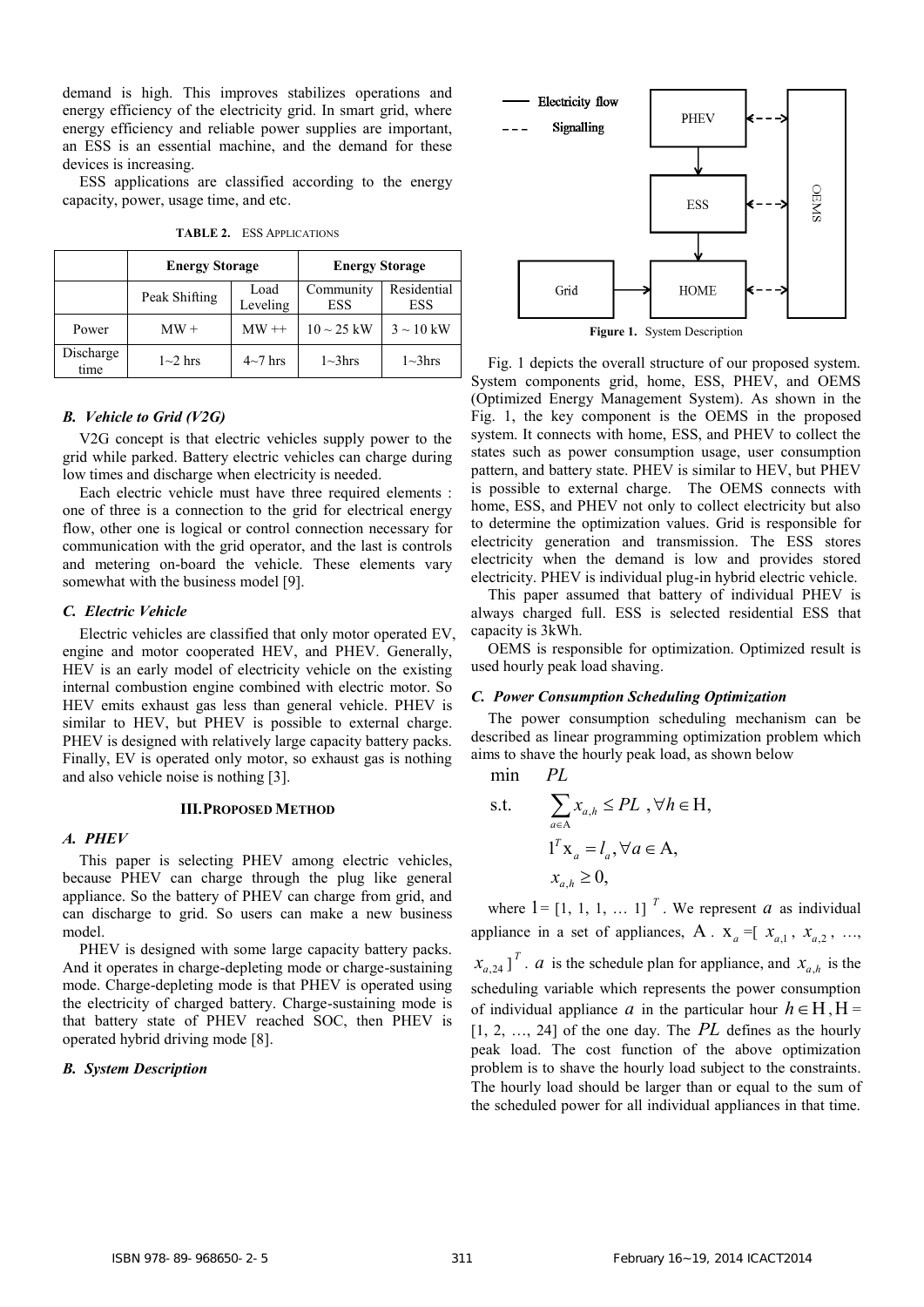For each appliance, the total daily supplies have to meet the requirement  $l_a$ . The power consumption  $x_{a,h}$  is must be positive or zero value [4].

This formulation is optimized using electricity stored in ESS, as shown below<br>min  $PL$ 

*PL*

s, as shown below  
\nmin *PL*  
\ns.t. 
$$
\sum_{a \in A} x_{a,h} - \sum_{ess} x_{ess,h} \le PL , \forall h \in H,
$$
\n
$$
1^{T} x_{a} = l_{a}, \forall a \in A,
$$
\n
$$
x_{a,h} \ge 0,
$$
\n
$$
\sum_{ess} x_{ess,h} = 3kWh , x_{ess,h} \ge 0,
$$

where  $x_{\text{ess},h}$  is the scheduling variable which represents the stored electricity of residential ESS in the particular hour  $h \in H$ ,  $H = [1, 2, ..., 24]$  of the one day.

## **IV.PERFORMANCE ANALYSIS**

We analyze the performance concerning proposed method. During the summer, power consumption patterns are investigated form the household. Investigated target is general individual appliance such as TV, air conditioning, electric fan, fluorescent lamp, refrigerators, computer, monitor, washing machine, electric cooker, and hair dryer. Generally refrigerator is consumed 50 - 60 Wh and it always is the fixed consumption pattern. Other appliance power consumptions are that TV 100Wh, air conditioning 1000 – 1800Wh, electric fan 30 ~ 50Wh, fluorescent lamp 40Wh, computer 120Wh, monitor 40Wh, washing machine 500Wh, hair dryer 500Wh, and electric cooker 1000Wh.



**Figure 2.** Hourly power consumption without scheduling

Investigated result describes Fig. 2. PM 12:00 – PM 3:00, and PM 6:00 occupied most of the power consumption. Because of high temperature, many people use air

conditioning at that time. So, power consumption is increasing dramatically. At the PM 6:00, people return home from work. They consumed power, so power consumption is increasing instantly.

The system simulation has been carried out using Matlab to implement the proposed method. Fig. 2 depicts investigated value optimized through proposed method. The residential ESS was used to optimize. Fig.3 depicts to compare the optimized power consumption with the unoptimized power consumption. Before optimizing, the hourly peak load is 1960Wh, and after optimizing, it is 1225Wh. As a result, hourly peak-load is reduced 735Wh. The efficiency of the hourly peak-load is about 38%.



**Figure 3.** Scheduled hourly power consumption



**Figure 4.** Compare scheduled and without scheduling